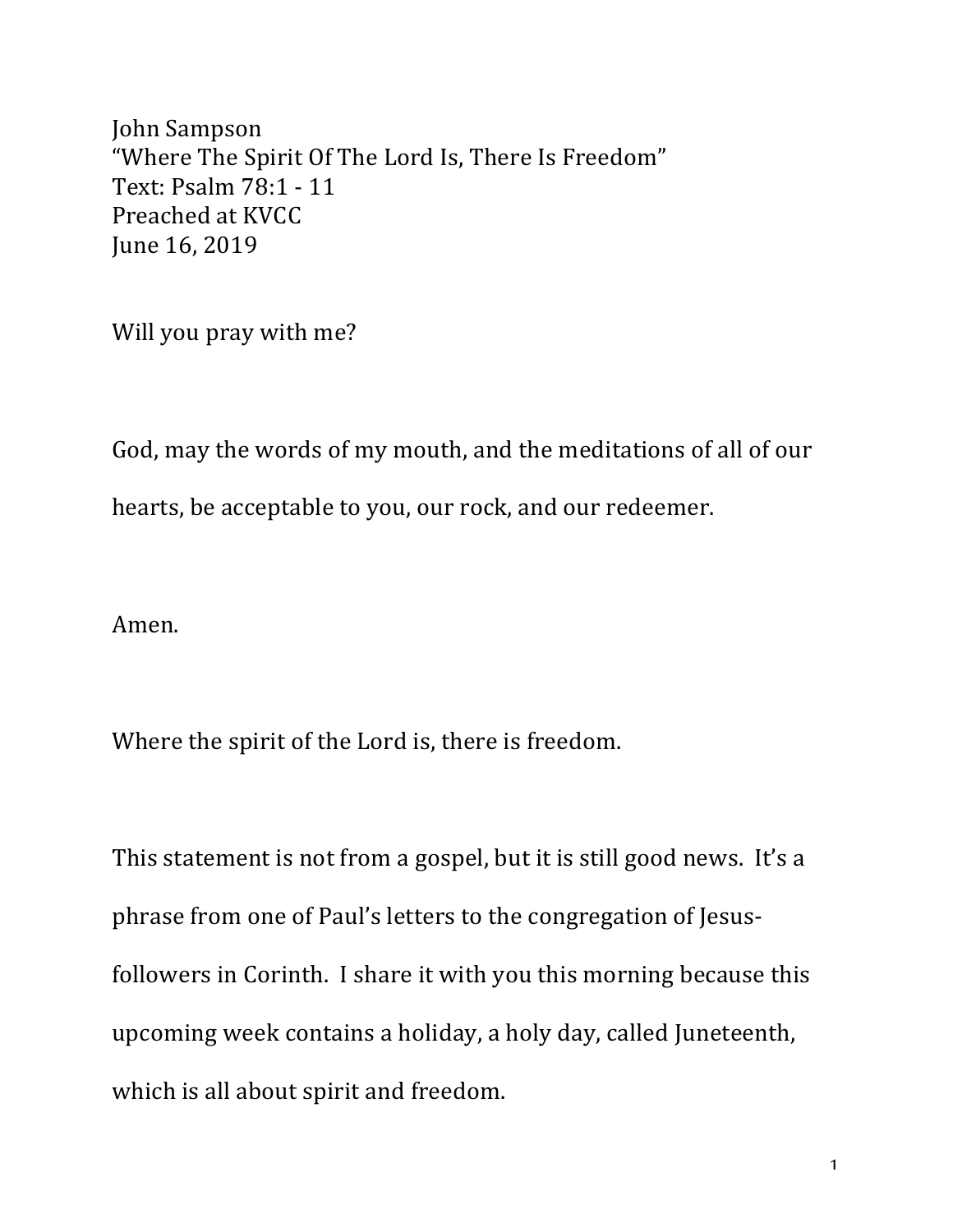And I start my reflection this morning with a confession. Juneteenth is a holiday I had never heard of until literally about five years ago when I was in seminary. All of the fancy schools I had gone to never taught me about this holiday. All my family members who bragged about going to Harvard every time I saw them never mentioned this holiday. No diverse community I was ever a member of celebrated this holiday with either a parade, or a speech, or a special sale at the local car dealership. Juneteenth is a holiday that has been nonexistent to me for most of my life. Perhaps it has been for you too. Perhaps there are even some here today that are hearing about Juneteenth for the first time.

I came to hear about Juneteenth from an African American classmate of mine who mentioned it as if everyone knew what this holiday was about, knew why it was a holy day. But I didn't. And as I've learned more about Juneteenth, and wondered about the events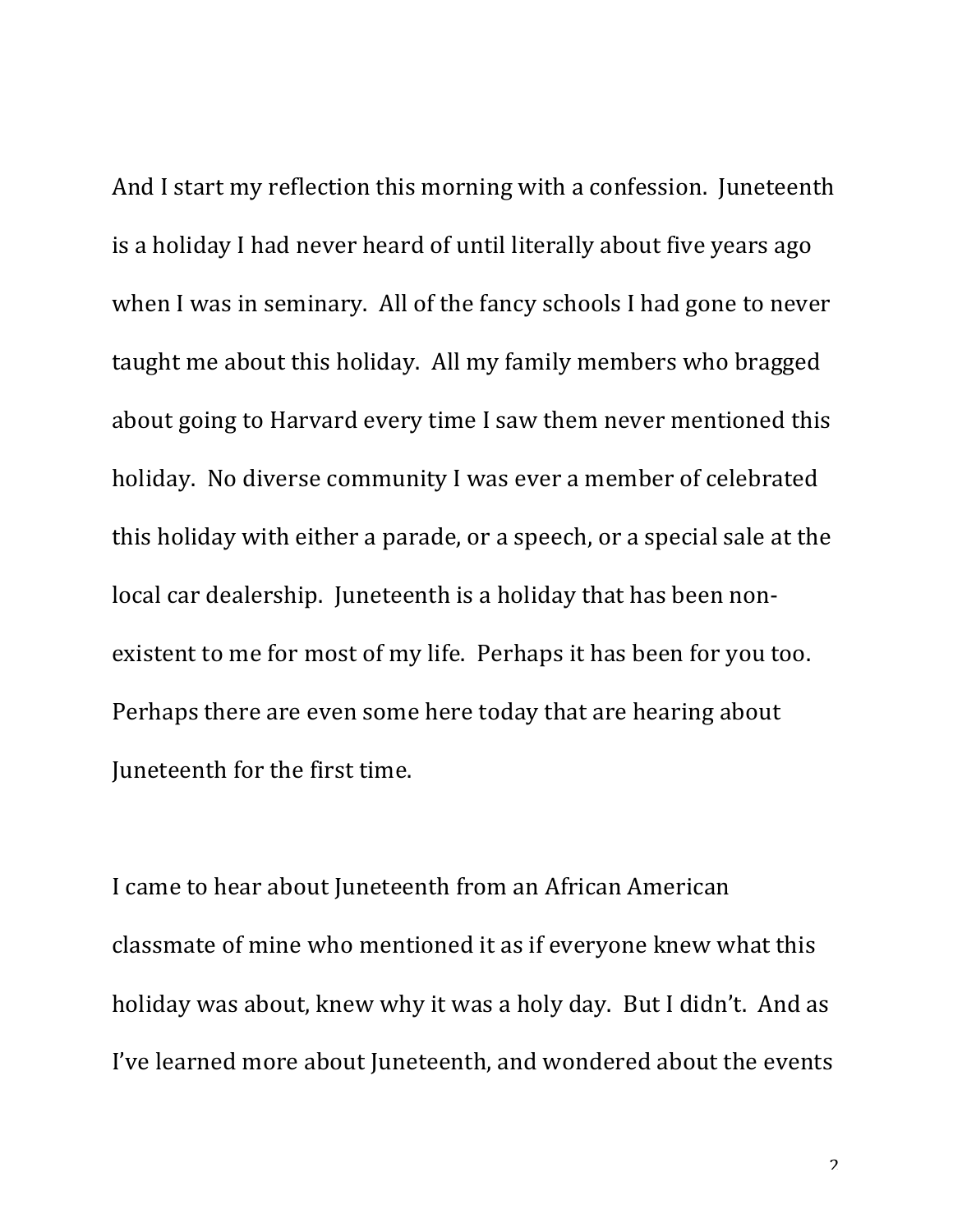it commemorates, I've been ever-more perplexed as to why I had never heard about this holiday until I was in my forties.

Now for some of us here today, we know all about Juneteenth, and what it commemorates. But for those of us who may not, Juneteenth is a holiday, a holy day, that marks the end of slavery for all the African American slaves that had been held in our nation. Juneteenth, celebrated on June 19<sup>th</sup> throughout our nation, acknowledges the anniversary of when in 1865 Union General Gordon Granger read aloud General Order 3 to the people of Galveston Island in Texas. It proclaimed the emancipation of all slaves in that state. This was two years after Lincoln had signed the Emancipation Proclamation, which had granted freedom to all slaves in the United States. Because Texas was the final hold out for enforcing the Emancipation Proclamation, Juneteenth celebrates when all slaves were officially freed across our entire nation.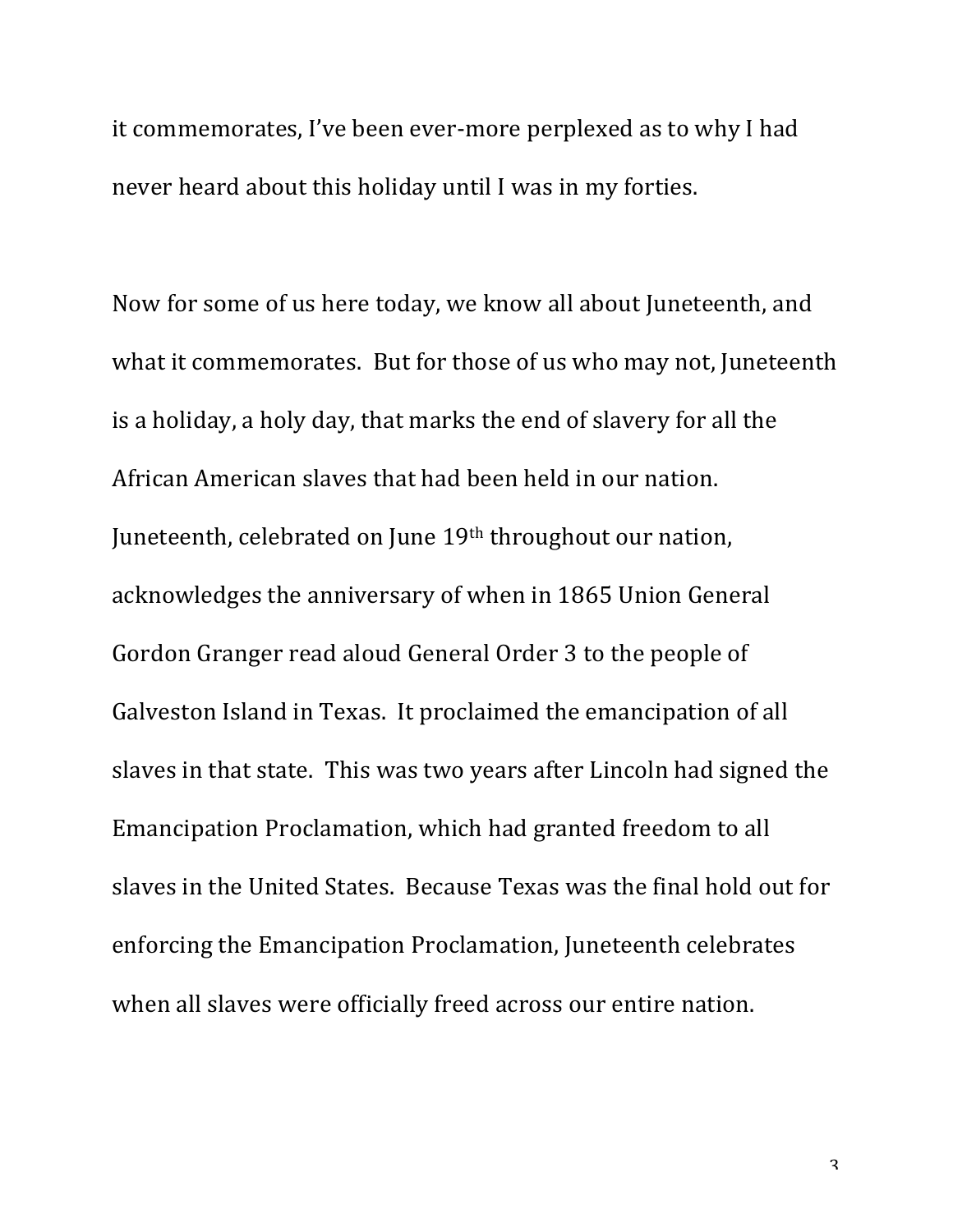Where the spirit of the Lord is, there is freedom.

Juneteenth is a holiday, is a holy day, because it is a day when we remember and celebrate how we as citizens of this United States of America fought to make sure all of us could be free. The struggle for freedom for all  $-$  I can't think of any more holy an undertaking than this. The proclamation of freedom to the enslaved  $-$  are there any more sacred words than these? The rebuilding of a society based on the full equality of all  $-$  is there any work that is more inspired?

We may think of freedom as a mode of being created by certain kinds of political structures, or economic systems. But the apostle Paul reminds us that freedom is fundamentally a spiritual reality. It is the expression of the presence of God's spirit within our lives.

Yes, freedom for black slaves was a product of the Civil War, and of all of the sacrifices of those who gave their lives during the conflict.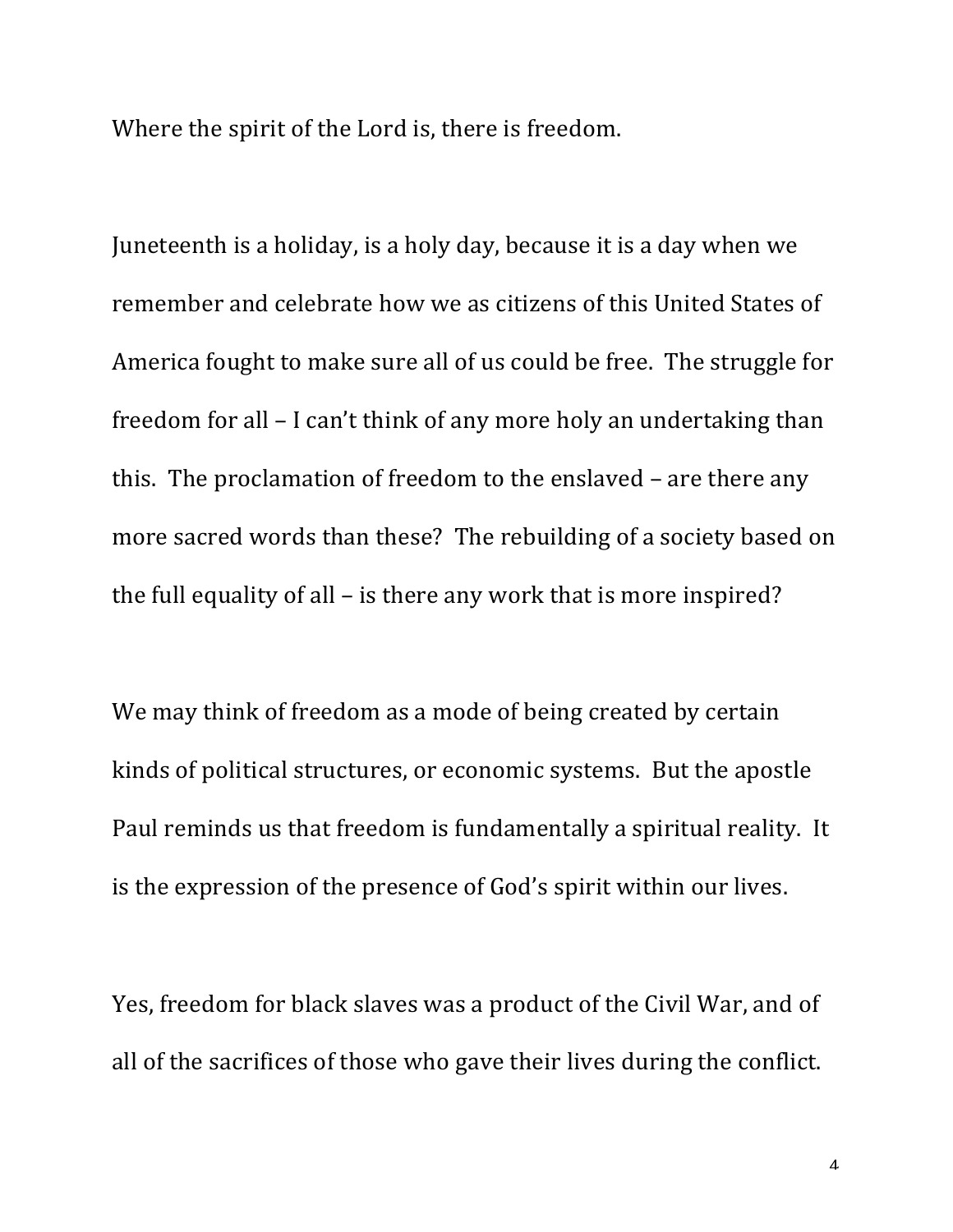Yes, the end of slavery was a product of the Emancipation Proclamation. But as Lincoln acknowledged at the end of his Proclamation it is also a manifestation of the gracious favor of God. Because God's dream for her children is freedom.

And isn't freedom for all something we should be celebrating fully and publically. Isn't celebrating the coming of freedom for all Americans something we should be teaching our children, in our families and in our schools? Isn't the ending of slavery in this nation something so sacred that we would want to remember it with joy across our nation?

Other nations have commemorated the end of slavery in their countries. Other peoples have solemnized the emancipation of slaves through the creation of their own holy days.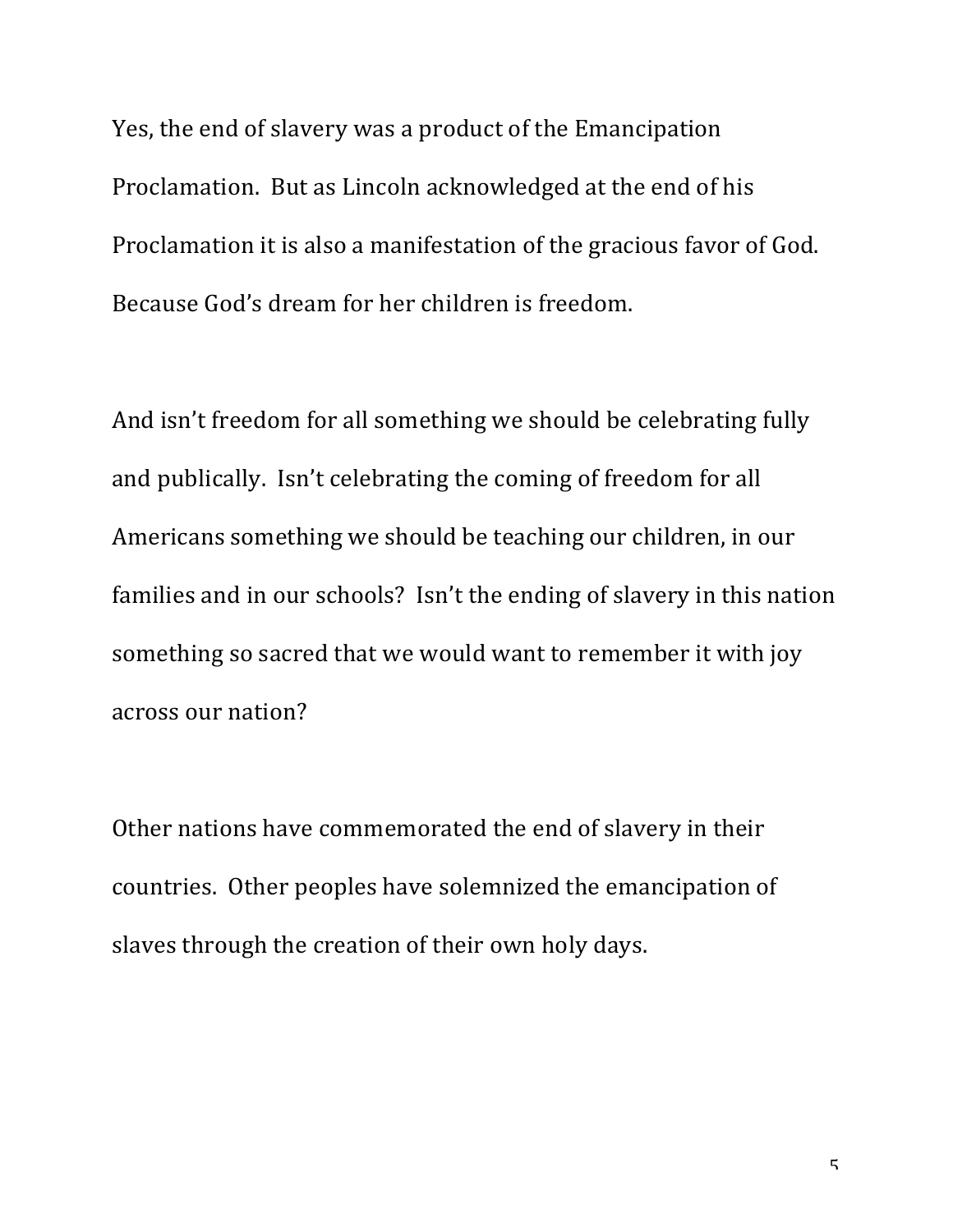Think of our Jewish brothers and sisters. They celebrate the Passover. They celebrate the holiness of their ancestors being brought out of slavery in Egypt with a celebration, and the sharing of food and story. And they remember how this event was not simply a political power struggle between Moses and Pharaoh. They remember how the coming to their freedom was filled with God's spirit and presence. Passover for the Jews is the very expression of Paul's insight that where the spirit of the Lord is, there is freedom. Passover for the Jews is a holiday; it is a holy day, which is celebrated year after year so that the entire community can remember the great work of God in the world, and pass this knowledge on to their children.

As the Psalmist says: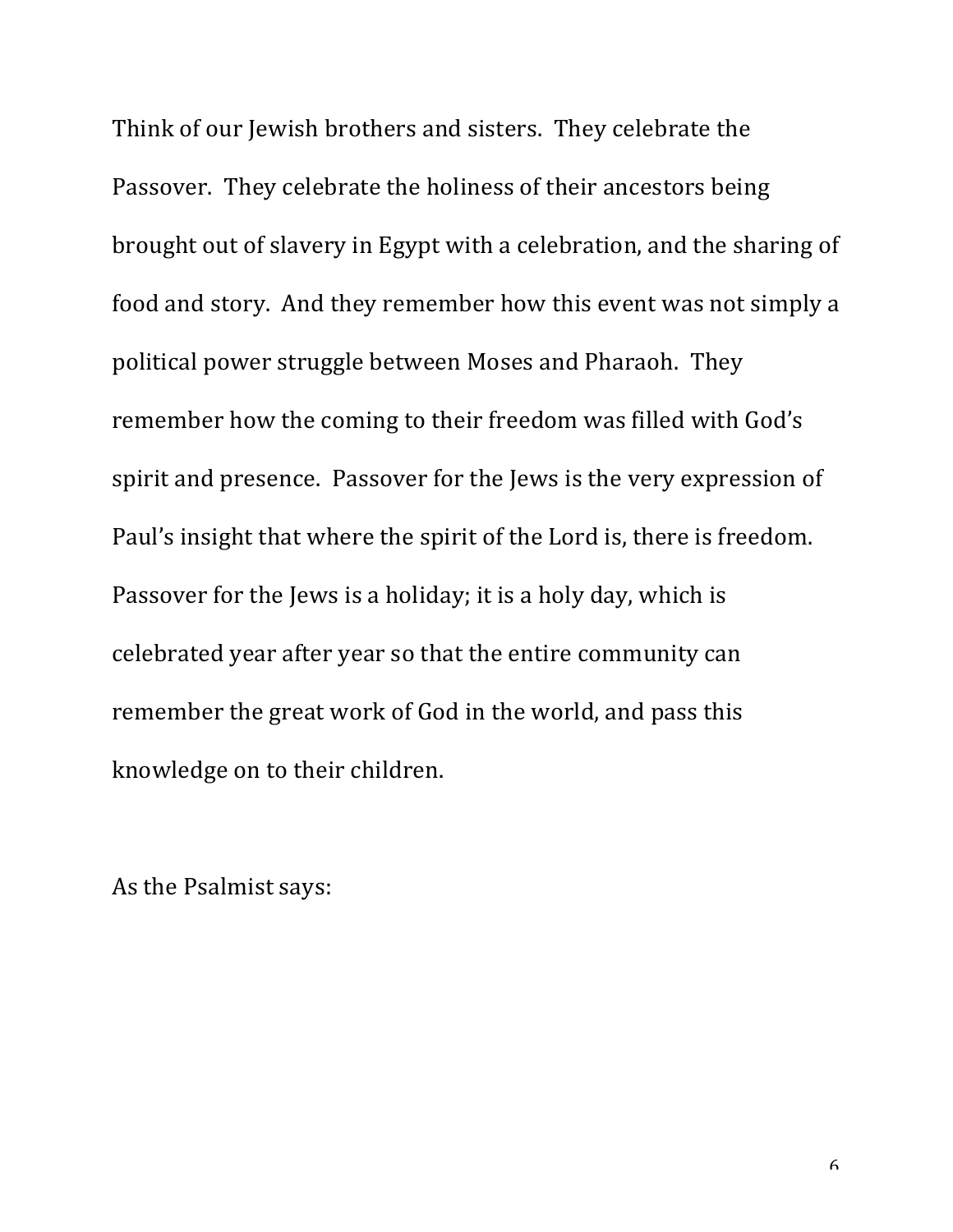...He commanded our ancestors to teach...their children; that the next generation might know....so that they would set their hope on God, and not forget the works of God."

The celebration of Juneteenth responds to this commandment of God in that it is our nation's moment to tell once again the story of emancipation, and freedom. It is the time to teach our children what has happened right here, right in our own nation. It is the time to remember the great works of God not just long ago and far away, but right in the core of what it means to be the people, the black and white and brown people, of this United States of America.

But the hangover of slavery, and the spirit of inequality and racism that spawned it, still lives and breathes and is given a place to settle in our national heart. I wonder if this is at least part of the reason I had never heard of Juneteenth until I was in my forties. I wonder if the spirit of racism has helped to relegate Juneteenth to the status of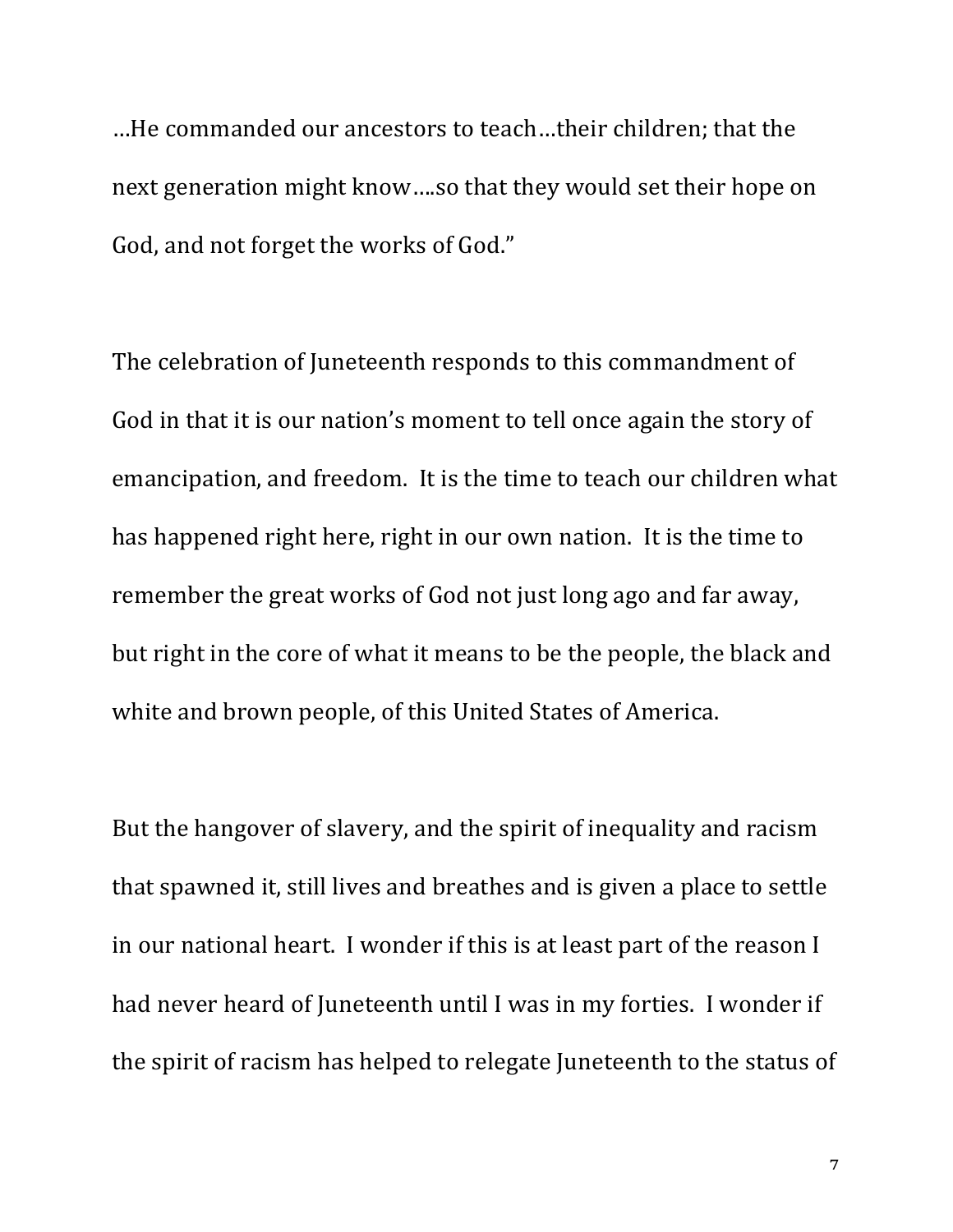a secondary or tertiary holiday in our nation because some of us may think of it as a holiday for them, for blacks, instead of a holy day for all of us, for all who call themselves Americans.

When I was looking for images of Juneteenth to add to the bulletin I kept finding images of African Americans in parades, of black Americans giving speeches, and in only a few of the images that Google returned to me did these events also contain white Americans. Based on my own experience of never having heard of Juneteenth until I was in my forties, of being told about it for the first time from a African American classmate, of seeing images on the web with mostly African Americans celebrating Juneteenth perhaps Juneteenth is a holiday, a holy day, not for all Americans, but mostly just for African Americans. Perhaps God did her great work of liberation only for blacks.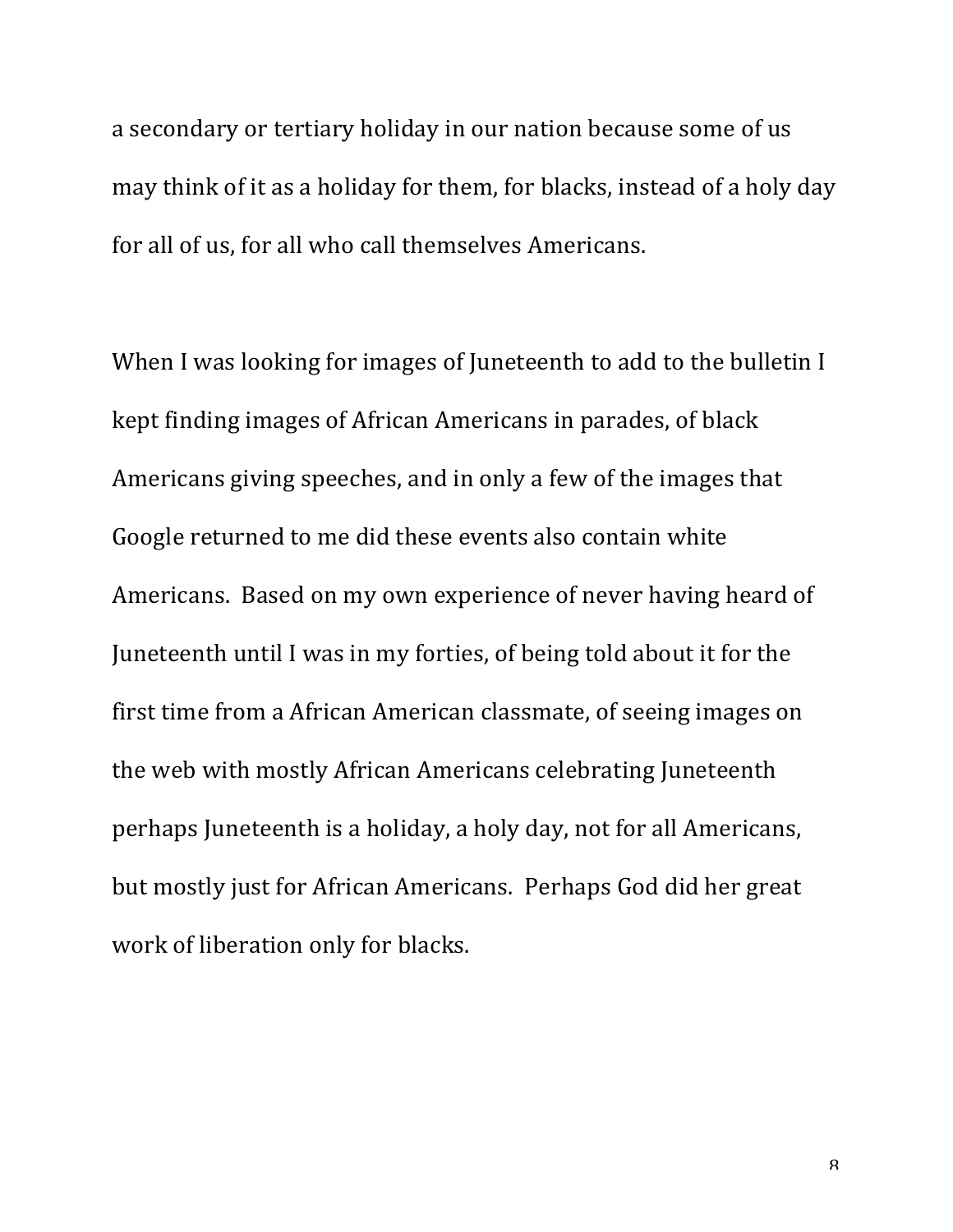Or perhaps she did something even greater. Perhaps God did something that touched not just black Americans, but something that touched us all.

I think Juneteenth is something white America should be teaching our children, I think Juneteenth is something white America should be celebrating by showing up to parades and speeches and special sales at local car dealerships, because Juneteenth also remembers how God worked to transform and reform the heart of white America so that many of our ancestors struggled and died for the freedom of our black brothers and sisters. Juneteenth celebrates that internal liberation of white America, which allowed our ancestors to give up their privilege for the sake of a greater equality and humanity across our land. Juneteenth marks the physical end of slavery, yes, but it also acknowledges the spiritual revolution that allowed for a radical reimaging of our whole society.

 $\overline{Q}$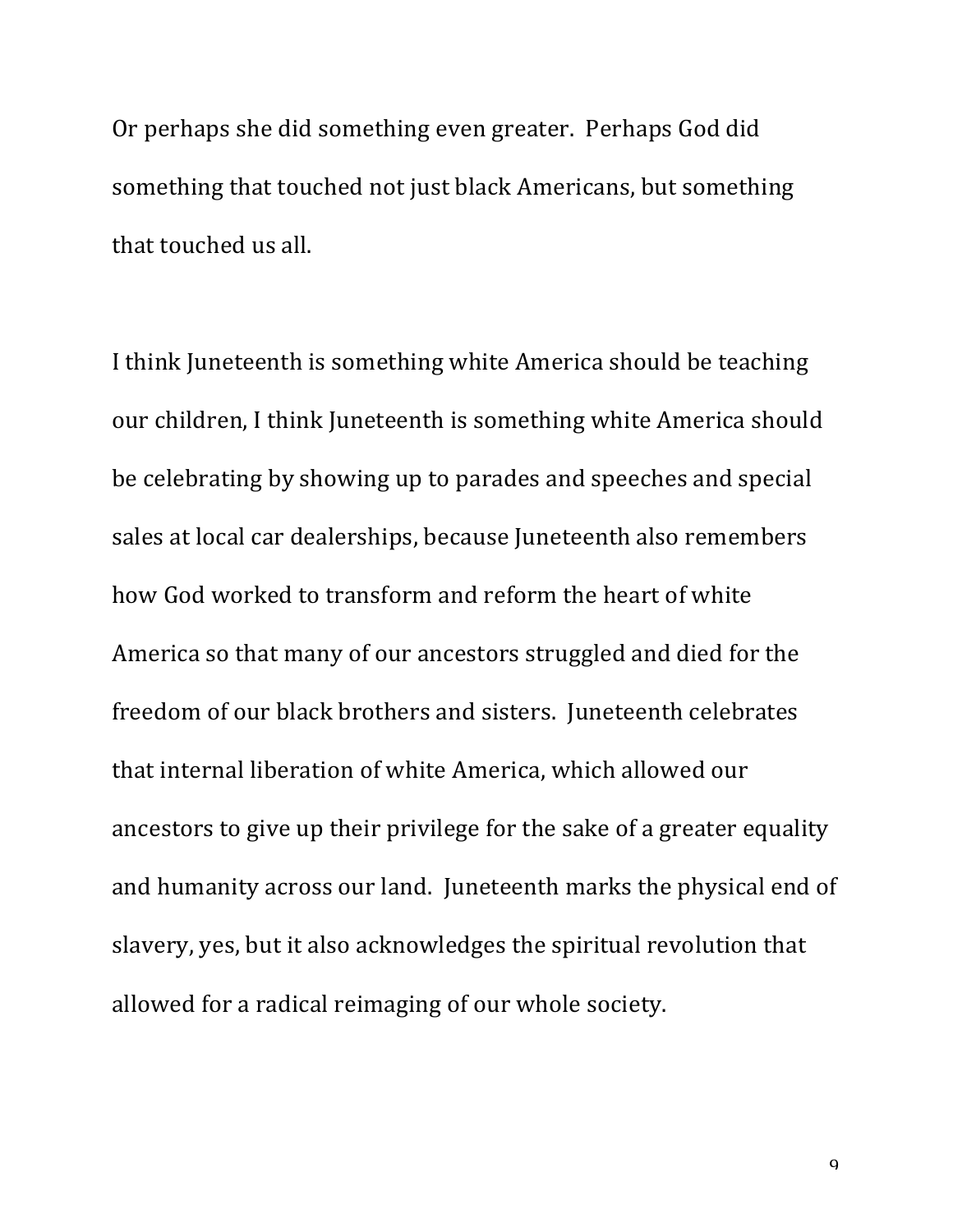You see God's spirit came to redeem us all, in all of the ways we had been enslaved.

Last week we celebrated Pentecost here in this sanctuary. We told the story again of how God's spirit is given to each one of us as children of God. And we marked our foreheads with gold dust as a symbol of this truth in our own lives. What must people at the farmer's market have thought when they saw all of us show up covered in gold?

But this gift of spirit is also a taking on of responsibility.

If we are to be the vessels of God's spirit in this world then we must also be the apostles, or ambassadors of freedom in our land. Juneteenth marks the end of slavery in America, and is truly a holy day. But the hangover of racism remains. Full freedom still eludes the lives of many of our black neighbors. Full freedom still eludes